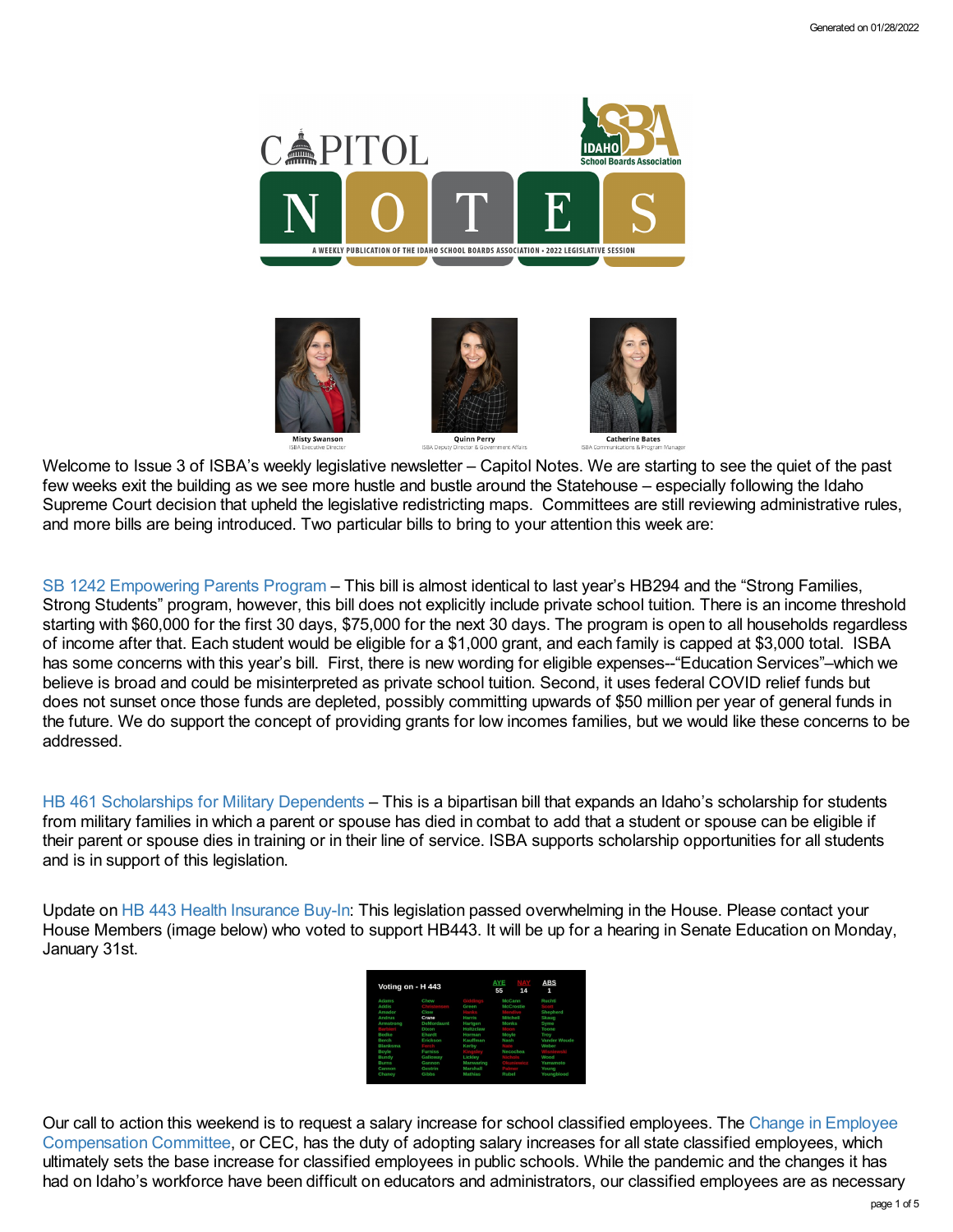

for Idaho's capability to return to and maintain in-person learning. While they don't always receive the outpouring of support our educators do, classified employees are essential for our schools to stay open, and they assist in providing a stable learning environment. The CEC met last week to adopt their final recommendation on an increase and were unable to come to consensus. Please contact the CEC, as well as members of the Joint-Finance and [Appropriations](https://legislature.idaho.gov/lso/bpa/jfac/) Committee, and provide them information on your local school district or charter's ability to attract and retain classified employees. Ask them to support Generated on 01/28/2022

additional funding for school classified employee salaries.

# **Need help navigating the Idaho Legislature?** To stay up to date on what is happening in the 2022 Legislative Session visit their [website.](https://legislature.idaho.gov/legislators/whosmylegislator/) **A few helpful links:**

Find your legislative representatives [here.](https://legislature.idaho.gov/legislators/whosmylegislator/)

# **Color Coded Bill Key:**

Pink: Bills that are urgent | Green: ISBA Sponsored Bill | Yellow: Monitoring - Impact | Blue: Monitoring - No Expected Impact

**Tracking:** Monitoring - Impact | **S [1242](https://legislature.idaho.gov/sessioninfo/2022/legislation/S1242/) | Amends existing law to establish the Empowering Parents Grant Program, which provides funds to eligible students for certain education expenses.**

**Introduced:** 01/27/2022 | **Last Action:** Jan 27, 2022 - Introduced; read first time; referred to JR for Printing

# **Our Position:** Neutral

# **Staff Analysis:**

This bill is almost identical to last year's HB294 and the "Strong Families, Strong Students" program, however, this bill does not explicitly include private school tuition. There is an income threshold starting with \$60,000 the first 30 days, \$75,000 the second 30 days, and then open to all household incomes after that. Each student would be eligible of \$1,000 grants and each family is capped at \$3,000 total. ISBA has some concerns with this year's bill. First, there is new wording for eligible expense of "Education Services" which we believe is broad and could be misinterpreted as private school tuition. Second, it is using federal COVID relief funds but does not sunset once those funds are depleted, possibly committing upwards of \$50 million a year in general funds. We do support the concept of providing grants for low incomes families, but we are hopeful these concerns may be addressed.

**Tracking:** Monitoring - Impact | **S [1238](https://legislature.idaho.gov/sessioninfo/2022/legislation/S1238/) | Adds to existing law to establish the self-directed learner designation.**

**Introduced:** 01/26/2022 | **Last Action:** Jan 27, 2022 - Reported Printed; referred to Education

**Our Position:** Support

### **Staff Analysis:**

ISBA supports this legislation, formerly known as SB1226. This legislation - sponsored by Senate Education Chairman Sen. Steven Thayn (R- Emmett) - allows students to request and teachers to designate students as a self-directed learner.. It's a mastery-type bill that says students can have more flexibility in their day to day schedule, but it would still require them to meet the school or district's graduation requirements. It provides a lot of latitude to teachers and districts to ensure this happens. The biggest piece is that students who are designated are still counted as a 1.0 Full Time Equivalent . so it has no impact on your budget. It is now on the Senate Floor.

**Tracking:** Monitoring - Impact | **H [0461](https://legislature.idaho.gov/sessioninfo/2022/legislation/H0461/) | Amends existing law to revise eligibility requirements for Armed Forces and Public SafetyOfficer Scholarships.**

**Introduced:** 01/25/2022 | **Last Action:** Jan 26, 2022 - Reported Printed and Referred to Education

**Our Position:** Support

**Staff Analysis:**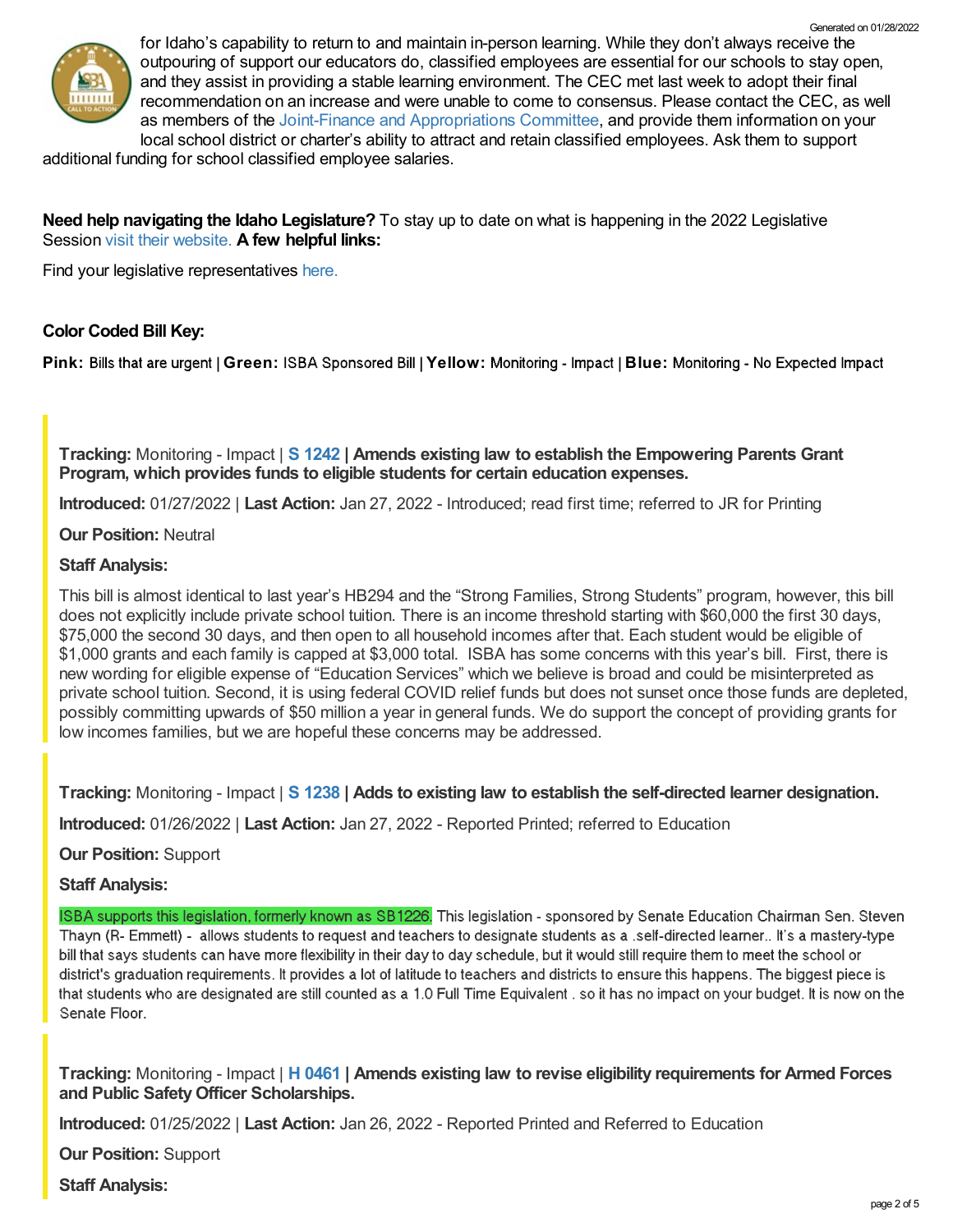This is a bipartisan bill that amends Idaho's scholarship for military families who has a parent or spouse die in combat to add that they can be eligible if their parent or spouse dies in training or in their line of service. The change stems from a recent tragedy where three members of Idaho's National Guard died in a Blackhawk helicopter exercise, and the bill sponsors realized that their children wouldn't be eligible for the scholarship because they didn't die in combat. ISBA supports scholarship opportunities for all students and is in support of this legislation. Generated on 01/28/2022

**Tracking:** Monitoring - Impact | **H [0444](https://legislature.idaho.gov/sessioninfo/2022/legislation/H0444/) | Amends 2021 session law to extend a sunset date to July 1, 2023.**

**Introduced:** 01/18/2022 | **Last Action:** Jan 27, 2022 - Read second time; Filed for Third Reading

**Our Position:** Support

# **Staff Analysis:**

ISBA Supports this legislation. This legislation extends the "sunset" - also known as the 'repeal' date - of the Coronavirus Liability Immunity Act. It protects school districts and charter schools from litigation that arise out of COVID-19 infections. Since it's original passage during the Extraordinary Session of 2020, they have extended the sunset date at least once. This legislation extends it until July 1, 2023, extending it from July 1, 2022.

**Tracking:** Urgent | **H [0443](https://legislature.idaho.gov/sessioninfo/2022/legislation/H0443/) | Adds to existing law to create the Public School Health Insurance Fund.**

**Introduced:** 01/18/2022 | **Last Action:** Jan 25, 2022 - Introduced, read first time; referred to: Education

**Our Position:** Support

# **Staff Analysis:**

**ISBA supports this bill and it requires an urgent call to action!** This legislation creates a dedicated fund for the purpose of funding the one-time amount required for public schools to buy in to the state's medical and dental insurance plan. The creation of the fund does not *require* school districts and charter schools to buy-in to the plan, but creates the necessary resources to do so if you choose. Schools and districts would have two-years to utilize these funds to join the state pool. This has broad support from the Education Stakeholder groups, and is a recommendation from Governor Little. It also has a strong list of bi-partisan co-sponsors. It is heavily opposed by private insurance companies. ISBA has long advocated for the resources necessary for schools to join the state insurance pool - and this would create the opportunity for you to do that. It does also phase out the leadership premium allocation, which we know many have liked. However, it has strong support to offset the loss of these funds with a larger increase in other areas of the public schools budget that can benefit *all* employees. **This bill is being heard in Senate Education Committee on Monday. Please contact the [committee](https://legislature.idaho.gov/sessioninfo/2022/standingcommittees/SEDU/) here.**

**Tracking:** Monitoring - Impact | **H [0438](https://legislature.idaho.gov/sessioninfo/2022/legislation/H0438/) | Amends existing law to revise provisions regarding filling vacant school trustee positions following a recall or resignation resulting from a recall petition.**

**Introduced:** 01/13/2022 | **Last Action:** Jan 14, 2022 - Reported Printed and Referred to State Affairs

**Our Position:** Neutral

# **Staff Analysis:**

No update from last week. This concept - similar to HB350 from the 2021 Session - changes how vacancies are filled following a successful recall election or resignations following the filing of a recall petition. If there is an election date (using the 4 dates for school districts) within 85 days, the vacated seat will remain vacant unfilled until that election. If it is *within* 100 days of an election, the seat shall also remain vacant until the election, in which that newly elected trustee will serve the remainder of that zone's term (unless that zone was already up for re-election on that date, in which they'll fill out the next full term). If more than one trustee is recalled and the Board no longer has a quorum, the county commission will step-in to appoint only one member so that the Board can conduct it's business until the next election. If it's more than 100 days to the next election, the Board may appoint a temporary trustee until a new trustee is elected at the next possible election. **While we have concerns about the complications of this legislation, the ISBAGAC** voted to remain neutral, as we believe that citizens can and should be involved in the process of electing trustees from their respective communities. In addition, school board members are one of the few - if not only public bodies that appoints vacant seats themselves. If you want to express your thoughts or sign up to testify,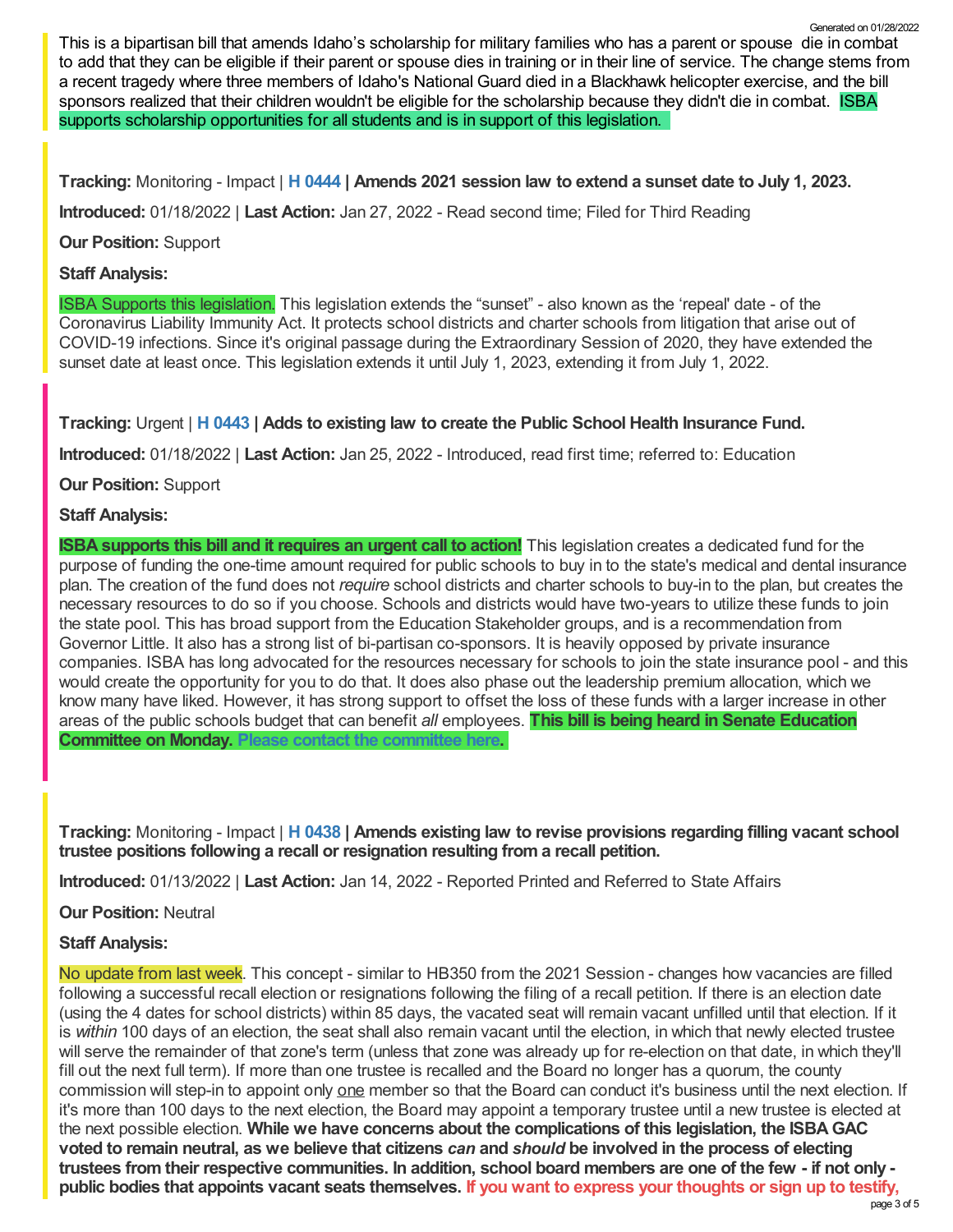Tracking: Urgent | H [0437](https://legislature.idaho.gov/sessioninfo/2022/legislation/H0437/) | Adds to existing law to provide for the adoption of the content standards prepared by **the 2020-2021 content standards review committees.**

**Introduced:** 01/13/2022 | **Last Action:** Jan 14, 2022 - Reported Printed and Referred to Education

**Our Position:** Oppose

### **Staff Analysis:**

No update from last week. This legislation would force the State Board of Education - by July 1, 2022 - to adopt and incorporate the draft of the Idaho content stands for English Language Arts and Literacy, Math, and Science prepared by the 2020 - 2021 standards review committee which was completed July 13, 2021. It would also state that each school district and charter school boards have until June 30, 2024 to incorporate curricular materials that correspond with these new content standards. **Based on 2022 ISBA Resolution No. 5, the ISBA is opposed to this legislation.** The ISBA is not opposed to a review and proposed revision of content standards, but without an independent review of the changes in the proposed revision, it could create fiscal instability and wreck havoc on our **educators ability to implement the standards. Content standards drive everything at the local level from curricular materials adoption, to teacher professional development, and assessments. The ISBA respectfully requests a thorough analysis about what has changed within each content section, and once determined, requests an appropriate time frame and financial resources for school districts and charter schools to implement these new standards in a predictable and stable manner. Who to contact: House Education [Committee.](https://legislature.idaho.gov/sessioninfo/2022/standingcommittees/HEDU/)**

Tracking: Urgent | HCR [0027](https://legislature.idaho.gov/sessioninfo/2022/legislation/HCR027/) | States findings of the Legislature and rejects certain rules of the State Board of **Education relating to Idaho content standards.**

**Introduced:** 01/13/2022 | **Last Action:** Jan 14, 2022 - Reported Printed and Referred to Education

**Our Position:** Oppose

#### **Staff Analysis:**

No update from last week. This concurrent resolution would reject - in their entirety - Idaho's content standards for English Language Arts, Math, and Science. It was introduced and is paired with HB437. **Based on 2022 ISBA** Resolution No. 5, the ISBA is opposed to this rejection. The ISBA is not opposed to a review and proposed revision of content standards, but without an independent review of the changes in the proposed revisions, it **could create fiscal instability and wreck havoc on our educators ability to implement the standards. Content standards drive everything at the local level from curricular materials adoption, to teacher professional development, and assessments. The ISBA respectfully requests a thorough analysis about what has changed within each content section, and once determined, requests an appropriate time frame and financial resources** for school districts and charter schools to implement these new standards in a predictable and stable manner. **Who to contact: House Education [Committee](https://legislature.idaho.gov/sessioninfo/2022/standingcommittees/HEDU/).**

**Tracking:** Monitoring - Impact | **H [0436](https://legislature.idaho.gov/sessioninfo/2022/legislation/H0436/) | Amends existing law to revise the individual and corporate income tax rate and to provide for an income tax rebate.**

**Introduced:** 01/12/2022 | **Last Action:** Jan 21, 2022 - Introduced, read first time; referred to: Local Government & Taxation

#### **Our Position:** Neutral

#### **Staff Analysis:**

This legislation consolidates the income tax brackets from five to four, lowers each rate, and makes it retroactive to January 1, 2022. Additionally, it lowers the income tax rates to 6% retroactively, and provides a one-time tax rebate of \$350 million, returning 12% of 2020 personal income tax - or \$75 for each taxpayer and dependent - whichever is greater. Because it has a possible impact to Idaho's general fund, ISBA is monitoring impact. However, we are neutral to the bill.